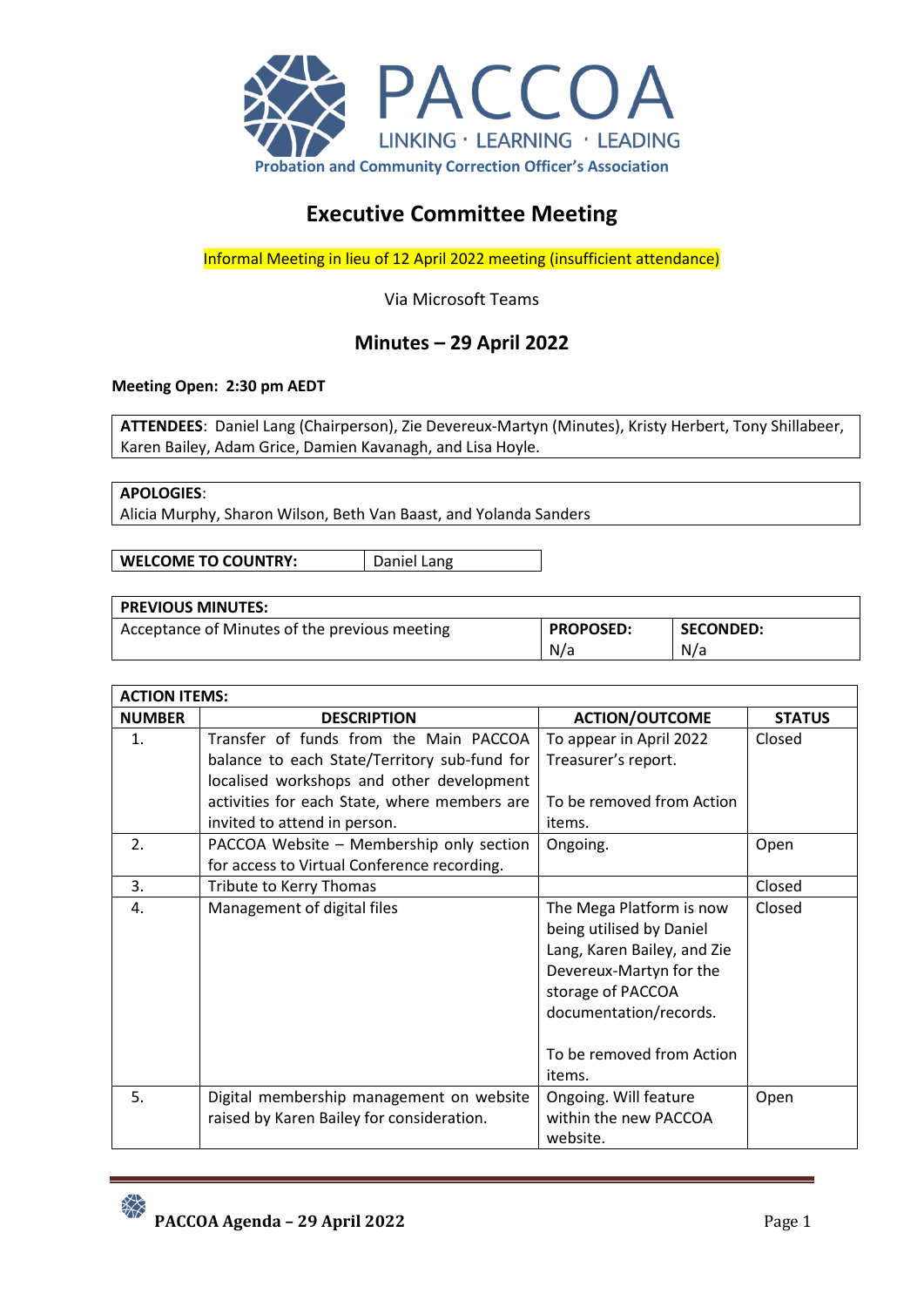

| 6.  | Karen Bailey would like to propose all<br>delegates to consider taking on a project this<br>year. Role descriptions need updating -<br>constitution needs reviewing, managing<br>external relationships, connecting with PNG,<br>etc. | Ongoing. Thanks to Adam<br>Grice for commencing in<br>the role of external<br>relationships. | Open   |
|-----|---------------------------------------------------------------------------------------------------------------------------------------------------------------------------------------------------------------------------------------|----------------------------------------------------------------------------------------------|--------|
| 7.  | Date/Location of next PACCOA Conference.                                                                                                                                                                                              | NSW. Daniel Lang and Beth<br>Van Baast to provide venue<br>suggestions.                      | Open   |
| 8.  | ICPA memberships.                                                                                                                                                                                                                     | Finalised.<br>To be removed from Action<br>items.                                            | Closed |
| 9.  | Yolanda Sanders reported she had received<br>queries regarding the previous PACCOA<br>Meeting Minutes, which are yet to be<br>uploaded to the PACCOA Website.                                                                         | Ongoing.                                                                                     | Open   |
| 10. | Daniel Lang to replace Liz Moore as second<br>signatory on the PACCOA account.                                                                                                                                                        | Daniel Lang is undertaking.                                                                  | Open   |
| 11. | Change of website/hosting                                                                                                                                                                                                             | Ongoing.                                                                                     | Open   |
| 12. | Meeting schedule options                                                                                                                                                                                                              | Daniel Lang to email a<br>proposal in this regard to<br>delegates.                           | Open   |

|               | CORRESPONDENCE – IN: |               |                  |
|---------------|----------------------|---------------|------------------|
| <b>NUMBER</b> | <b>DESCRIPTION</b>   | <b>AUTHOR</b> | <b>RECIPIENT</b> |
| Nil           |                      |               |                  |

|               | <b>CORRESPONDENCE - OUT:</b> |               |                  |
|---------------|------------------------------|---------------|------------------|
| <b>NUMBER</b> | <b>DESCRIPTION</b>           | <b>AUTHOR</b> | <b>RECIPIENT</b> |
| Nil           |                              |               |                  |

| <b>PRESIDENT'S MESSAGE:</b>                                             | Daniel Lang |  |
|-------------------------------------------------------------------------|-------------|--|
| Daniel noted he had received positive feedback regarding PACCOA online. |             |  |

| <b>TREASURER's UPDATE:</b>                                             | Karen Bailey                     |  |  |
|------------------------------------------------------------------------|----------------------------------|--|--|
|                                                                        | <b>PACCOA Treasurer's Report</b> |  |  |
| Probation and Community Corrections Officers' Association Incorporated |                                  |  |  |
| ABN 97 637 750 898                                                     |                                  |  |  |
| <b>March 2022</b>                                                      |                                  |  |  |
|                                                                        |                                  |  |  |

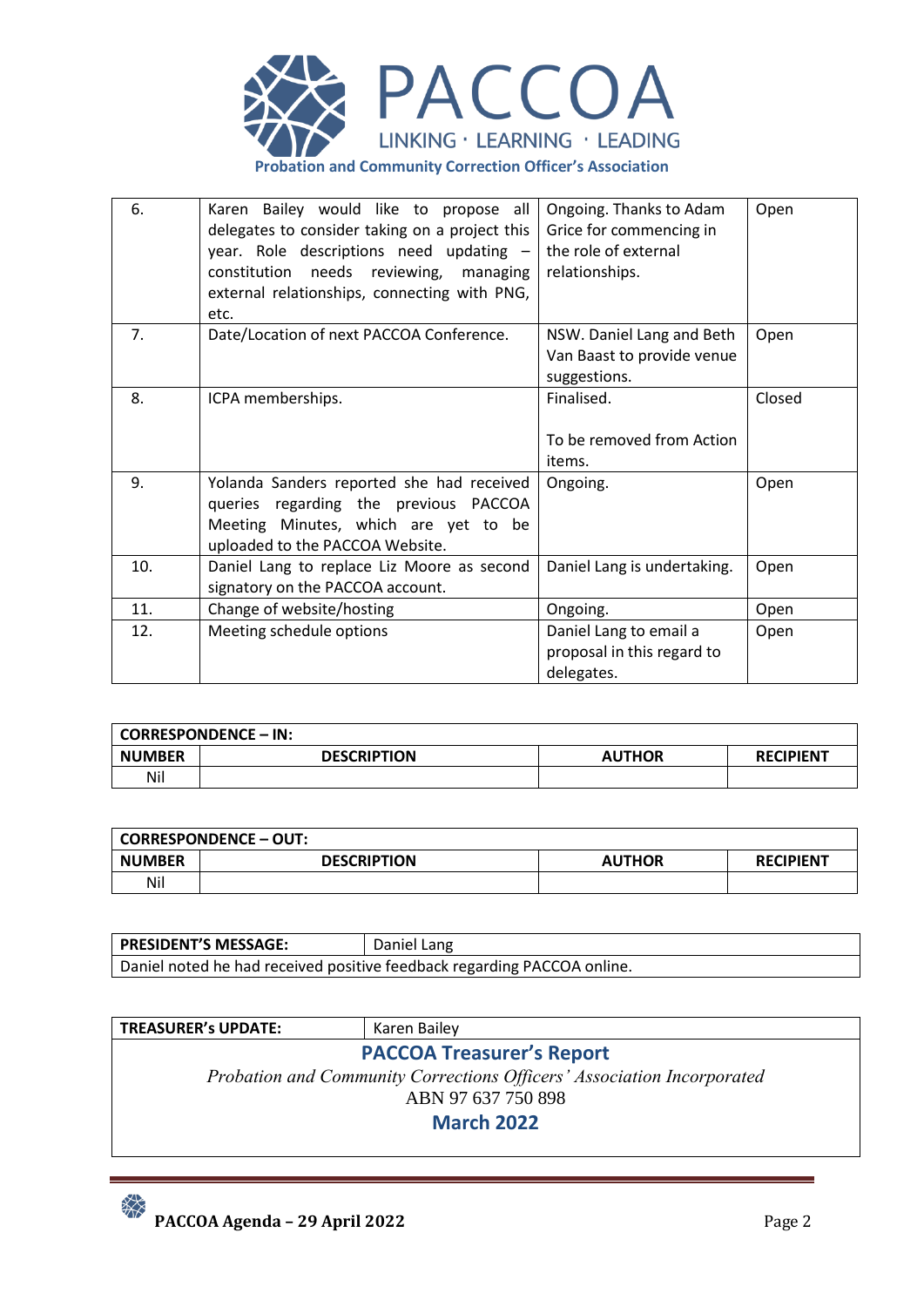

| <b>OPENING BALANCE:</b>               | \$227374.11   |
|---------------------------------------|---------------|
| <b>INCOMING:</b>                      |               |
| <b>Member Fees</b>                    | 2935.00<br>S. |
| Interest                              | \$<br>0.00    |
| <b>EXPENSES/OUTGOINGS:</b>            |               |
| <b>Hanna Consulting</b>               | \$39600.00    |
|                                       |               |
| Boundaries training-Tas sub fund      | \$<br>46.03   |
| <b>Closing Balance for March 2022</b> | \$190663.08   |
| State/territory funds                 | \$30991.78    |
| Available funds                       | \$159671.30   |
|                                       |               |

## **Budget 2021-2022**

2021-22 Financial Year Budget based on 650 Members & current funds estimated income \$253,728.59 (this does not include state funds)

|                          |        | Amount    |                  |           |
|--------------------------|--------|-----------|------------------|-----------|
|                          |        | Allocated | <b>YTD</b> spend | Remaining |
| Conference               | 30.00% | 76118.57  | 22062.20         | 54056.37  |
| Sponsorship              | 10.00% | 25372.85  | 1295.68          | 24077.17  |
| Professional development | 50.00% | 126864.30 | 41680.92         | 85183.38  |
| Promotional              | 5.00%  | 12686.42  | 1765.50          | 10920.92  |
| <b>Running Costs</b>     | 5.00%  | 12686.42  | 366.04           | 12320.38  |

## **\*PACCOA State/Territory sub fund balances**

| <b>State</b>                                                      | <b>Opening balance</b> | <b>Added to sub</b> | <b>Expended</b> | <b>Closing balance</b> |
|-------------------------------------------------------------------|------------------------|---------------------|-----------------|------------------------|
|                                                                   |                        | fund                |                 |                        |
| <b>TAS</b>                                                        | 4067.47                | 238                 | 46.03           | 4259.44                |
| <b>QLD</b>                                                        | 4159.11                | 94                  | Nil             | 4253.11                |
| <b>WA</b>                                                         | 7922.93                | 57                  | Nil             | 7979.93                |
| <b>SA</b>                                                         | 5948.13                | 121                 | Nil             | 6069.13                |
| <b>NT</b>                                                         | 4780.81                | 33                  | Nil             | 4813.81                |
| <b>VIC</b>                                                        | 2845.55                | 26                  | Nil             | 2871.55                |
| <b>ACT</b>                                                        | 726.81                 | 18                  | Nil             | 744.81                 |
| <b>TOTAL</b>                                                      | \$30450.81             | 587                 | 46.03           | \$30991.78             |
| *Calculated at \$1.00 per member per fortnight (20% of dues paid) |                        |                     |                 |                        |

**Matters for Treasury to consider:**

This report was completed by Karen Bailey Treasurer PACCOA

| <b>Acceptance of Treasurer's Report</b> | <b>PROPOSED:</b> | <b>SECONDED:</b> |
|-----------------------------------------|------------------|------------------|
| N/a                                     |                  | N/a              |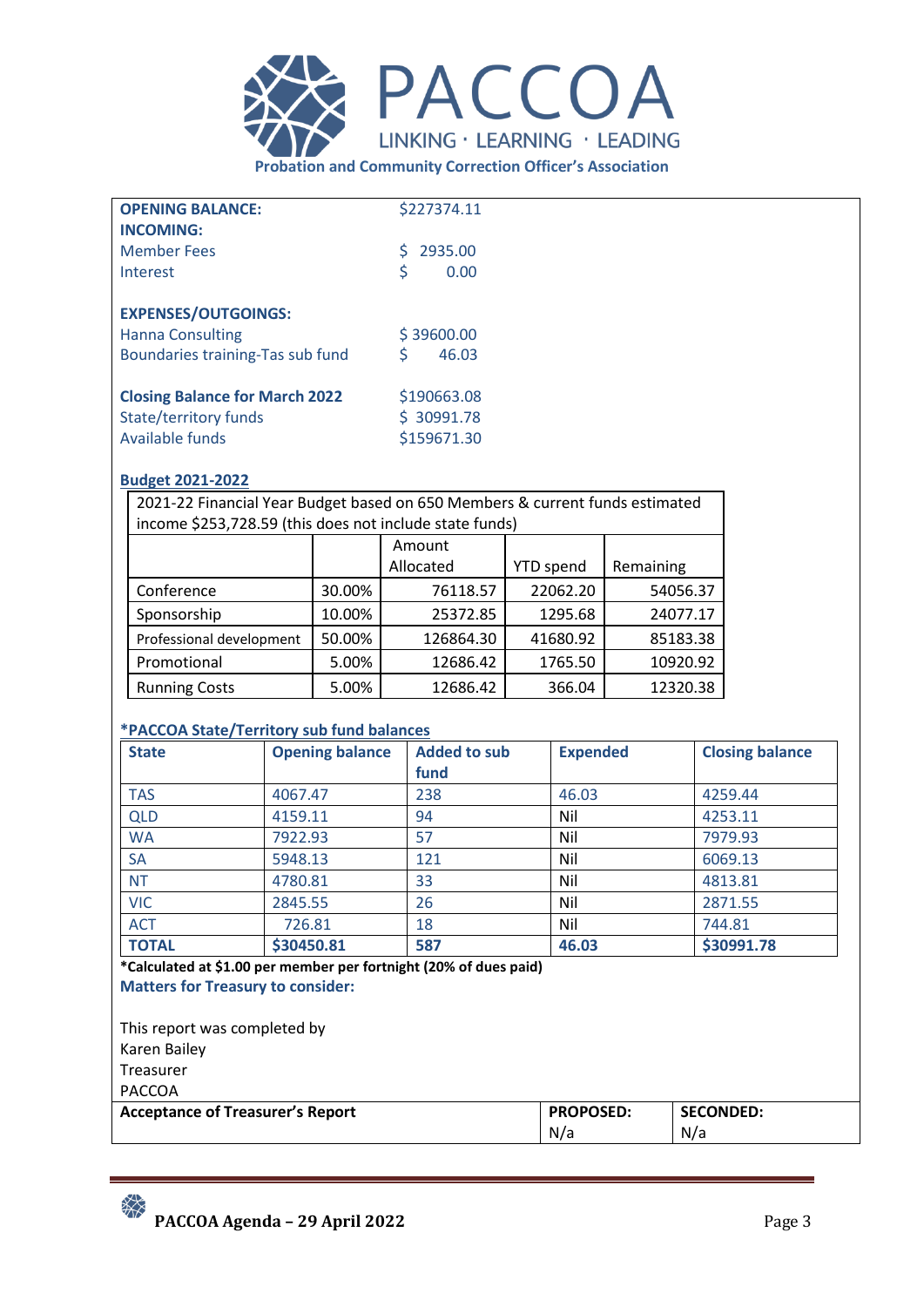

#### **MEMBERSHIP UPDATE:** | Karen Bailey

As at 6 April 2022 we have 722 members, an increase of 8 members since the last report taking into account a few withdrawn members. South Australia was a stand-out with 9 new members, closely followed by Qld with 4 new members and Tassie with 1 new member. Current state and territory membership numbers are SA 62, Vic 14, Tas 79, ACT 6, NT 11, WA 19, Qld 53, NSW 478.

Noted I have not received any updates on membership numbers for NSW for over 6 months.

As anticipated growth in the membership occurred with the promotion of the Leadership Excellence Series and the launch of the sponsorship program.

Karen Bailey Membership co-ordinator PACCOA

|            | <b>STATE &amp; TERRITORIES UPDATES:</b>                                                  |
|------------|------------------------------------------------------------------------------------------|
| <b>NT</b>  | Nil update.                                                                              |
| SA         | Nil update.                                                                              |
| <b>TAS</b> | Recruitment drive for new staff in Southern Tasmania; hoping it will result in increased |
|            | membership.                                                                              |
| <b>ACT</b> | Nil update.                                                                              |
| <b>WA</b>  | Kristy Herbert noted she is investigating the possibility of commencing awards for new   |
|            | staff members in WA to encourage membership. 24 new staff are undergoing training at     |
|            | present.                                                                                 |
| <b>NSW</b> | PPOA awards – coming up in May. Normally a positive time for membership increases.       |
|            | Beth Van Baast she is looking for volunteers for her 10 questions segment for the June   |
|            | newsletter. Please contact Beth if interested.                                           |
| <b>QLD</b> | Karen Bailey facilitated a Teams catch-up - how other jurisdictions are adapting with    |
|            | covid.                                                                                   |
| <b>VIC</b> | Number of redundancies in the next 6 to 8 months. A lot of senior staff will be leaving, |
|            | with short term positions being advertised.                                              |

| <b>CONFERENCE UPDATES:</b> |  |
|----------------------------|--|
| Nil.                       |  |

| <b>SOCIAL MEDIA:</b>        | <b>Beth Van Baast</b> |
|-----------------------------|-----------------------|
| Active presence maintained. |                       |

| <b>MENTOR PROGRAM:</b>                                                             | Joann Hickey |  |
|------------------------------------------------------------------------------------|--------------|--|
| Catherine Ball has stepped down from the role due to study and decreasing her FTE. |              |  |
| Joann Hickey to provide an update at the May 2022 meeting.                         |              |  |
| Joann Hickey's home and office impacted by recent floods.                          |              |  |